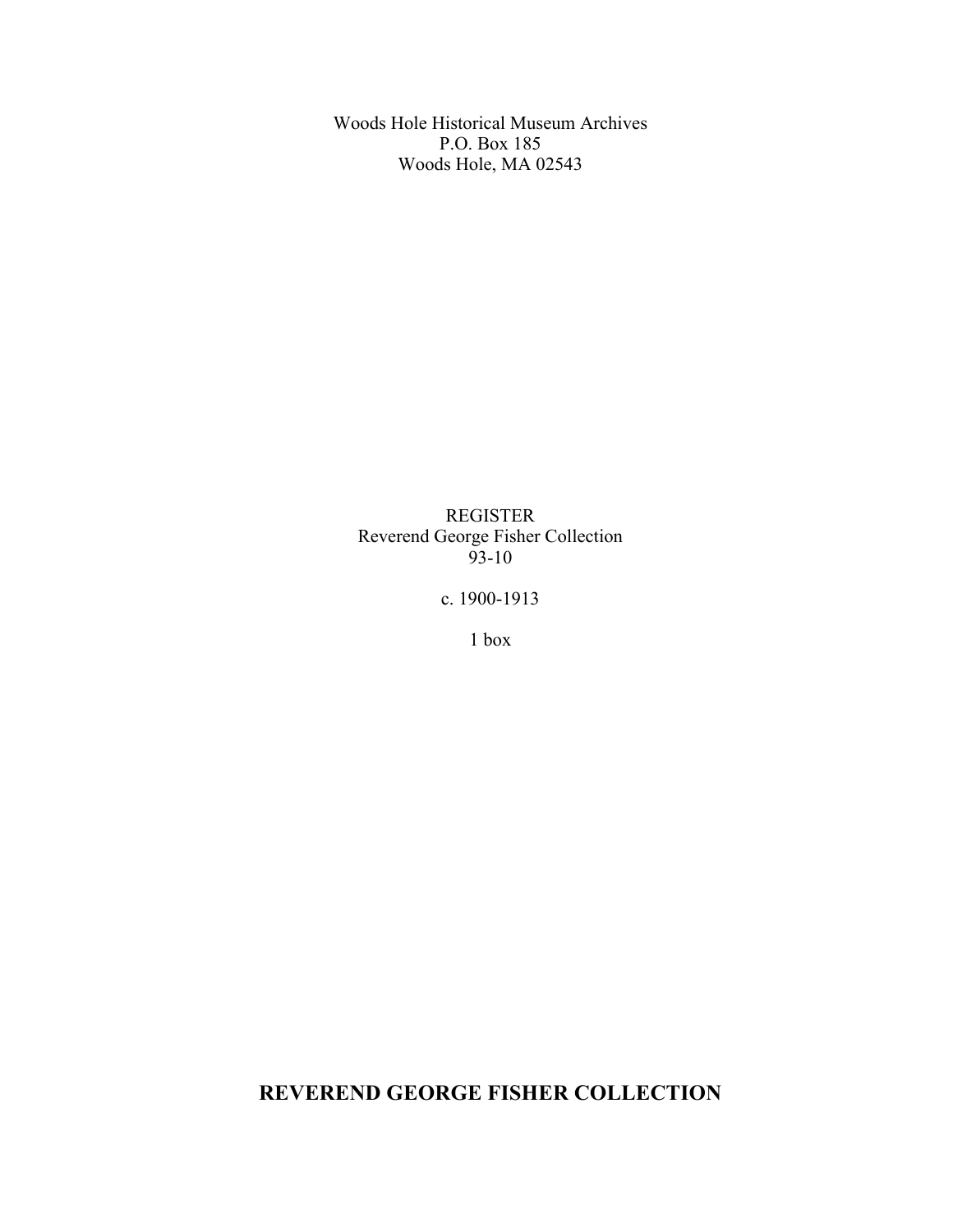### **93-10**

## **HISTORY AND BIOGRAPHY**

George Fisher was born in Franklin, Massachusetts in 1839 and died in Cambridge in January 12, 1926. He was buried in the cemetery of the Church of the Messiah in Woods Hole. He had been active in the ministry for over 50 years. Reverend Fisher became rector on January 1, 1899. He retired from the Church of the Messiah in 1921 after 23 years of service to the Church of the Messiah. He was a well-beloved rector who was a presence in more than in his church. His daughter Sarah was very active in the Church as well, being superintendent of the Sunday School and involved in many community activities.

### **SCOPE**

The Reverend George Fisher Collection contains a photo album, labeled with humor and descriptions by his daughter Sarah. It is very fragile and is kept in the collection box. There are also loose mounted photos of the original Church and The Rectory as it was at the time – these are kept in the fireproof file. Other photos are of Woods Hole scenes of the period around 1909 – 1913.

A xerox copy was made of all photographs and the photo album. There is a copy of a note which came with the collection:

*" Dear Sir,*

*The pictures I am sending belonged to the Fisher family, the Rev. George Fisher (my grandfather) was rector of the Church of the Messiah for many years. If the pictures are of no interest, please discard them – I have duplicates. Sincerely,*

*(Mrs. Wm. L.) Miriam/Marion? (?initial?) Hoyt*

All photographic material has been digitized (Digital numbers 483 – 548).

# **REVEREND GEORGE FISHER COLLECTION 93-10**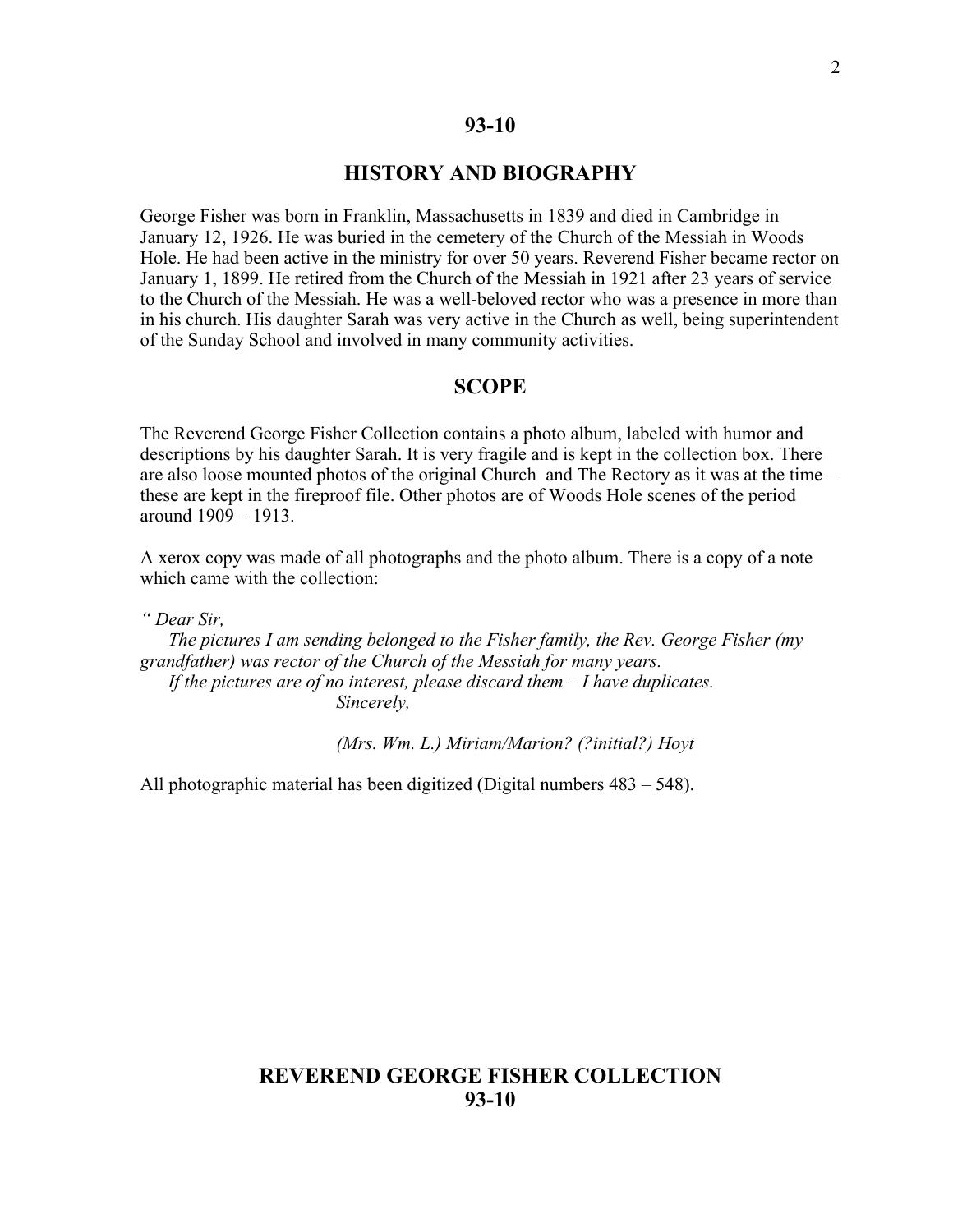#### Registers, 2019 and 1993 (obsolete)

Folder 1: Church of the Messiah, exterior and interior photos, c. 1900- 1913

- 93-10.1 Exterior, front (west) view of Church of the Messiah. B/W,  $3\frac{1}{2} \times 3\frac{1}{2}$  inches.
- 93-10.2 Exterior, front view also showing north side, Church of the Messiah. B/W postcard,  $5\frac{1}{2} \times 3\frac{1}{2}$  inches.
- 93-10.3 Exterior, front view of the Church of the Messiah, taken from Luscombe property across Church Street. B/W, 4 x 5 inches, faded to yellow.
- 93-10.4 Exterior view of Church of the Messiah from across Church Street, showing cemetery wall, taken from vicinity of Foster (later Whitney) property (from s.w.). B/W, 4 x 5 inches, faded to yellow.
- 93-10.5 Exterior, Church of the Messiah, south side, taken from the cemetery. B/W, 4 x 5 inches, faded to yellow.
- 93-10.6 Duplicate of 93-10.5
- 93-10.7 Duplicate of 93-10.5
- 93-10.8 Exterior, Church of the Messiah, south side, taken from the cemetery (from different position than 93-10.5). B/W, 4 x 5 inches, faded to yellow.
- 93-10.8A Exterior, Church of the Messiah, southeast corner, taken from the cemetery. B/W, 4 x 5 inches, faded to yellow.
- 93-10.9 Interior, Church of the Messiah, the Pulpit. B/W,  $3 \frac{1}{2} \times 3 \frac{1}{2}$  inches, faded.
- 93-10.10 Interior, Church of the Messiah, the Altar. B/W, 3 ½ x 3 ½ inches, faded.
- 93-10.11 Interior, the original wooden Church of the Messiah, the Chancel. B/W 5  $\frac{1}{4}$  x 8  $\frac{1}{2}$ inches, mounted on board.
- 93-10.11A Interior, the original wooden Church of the Messiah, the Chancel. B/W,  $3 \frac{1}{2} \times 3 \frac{1}{2}$ inches, faded.
- 93-10.12 Exterior, Church of the Messiah, 1907, front view. B/W, 9 3/8 x 7 1/8, mounted, slightly faded.
- 93-10. 13 Exterior, Church of the Messiah, 1907, front and west side view. B/W 7 3/8 x 10 ½ inches, mounted, slightly faded.

### Folder 2: The Parish House (formerly the original wooden Church of the Messiah), exterior views, 1903, 1907

- 93-10.14 Exterior, Parish House, 1907, taken from the Rectory (from north). B/W, 4 x 5 inches, faded.
- 93-10.15 Exterior, Parish House, with Davis house in distance, 1903, taken from the southwest. B/W,  $5\frac{3}{4}$  x  $8\frac{1}{2}$  inches, mounted.

Folder 3: The Rectory, Corner Church Street and Woods Hole Road (1877, demolished ? before 1953)

93-10.16 Exterior front of The Rectory, summer 1913. Postcard, B/W, 5 ¼ x 3 ¾ inches, faded. 93-10.17 Exterior front of The Rectory. B/W, 4 x 5 inches, faded.

93-10.18 Exterior rear of The rectory, taken from the Railway. B/W, 4 x 5 inches, faded.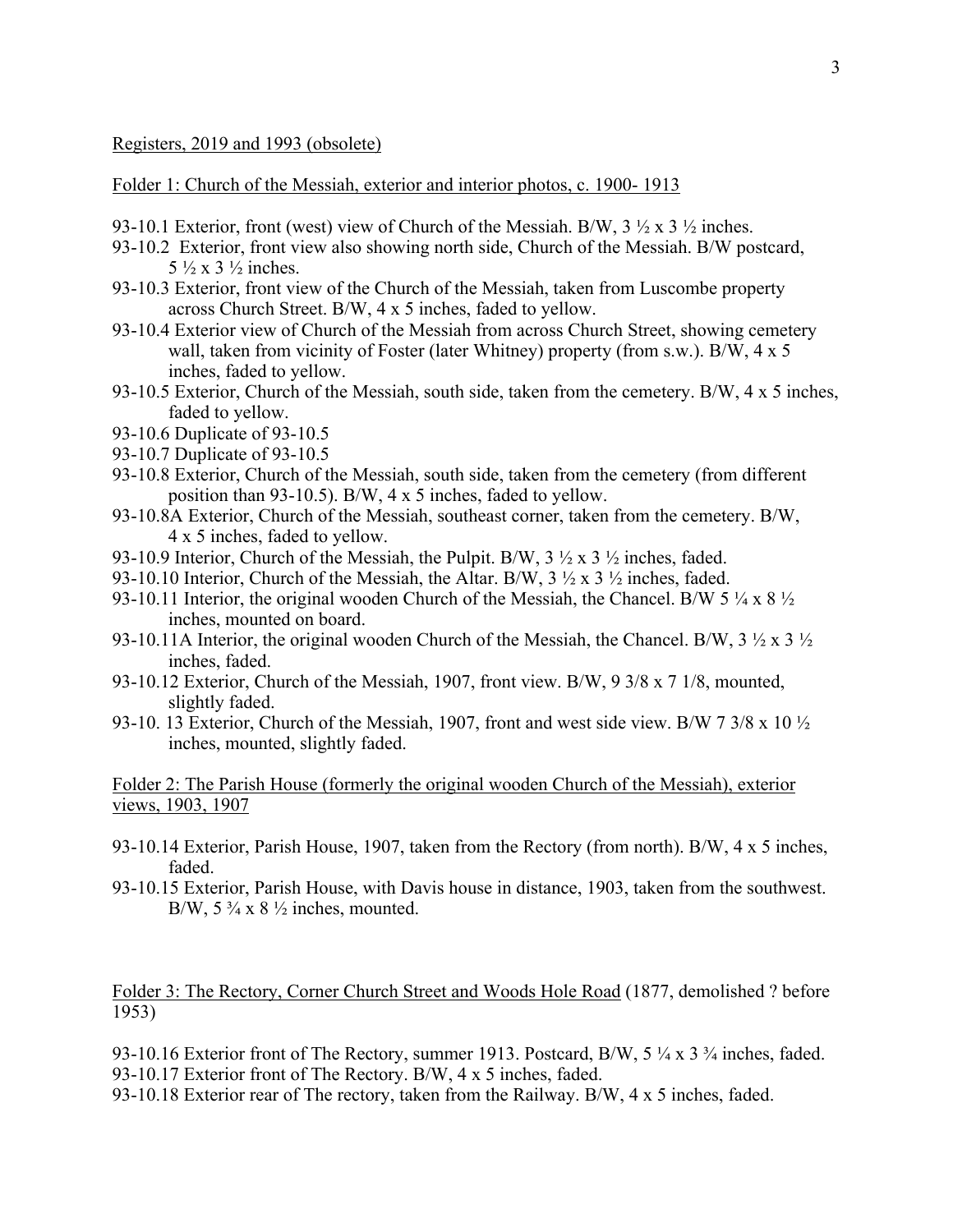93-10.19 Exterior, yard? of the Rectory, looking northeast? B/W, 4 x 5 inches, faded. 93-10.20 Exterior, The Rectory, east side and yard. B/W, 4 x 5 inches, quite faded.

Folder 4: Views of Little Harbor

- 93-10.21 Little Harbor Lighthouse Tender Station, 1906, taken from the 3<sup>rd</sup> floor of the Rectory, looking southwest. B/W 4 x 5 inches.
- 93-10.22 Duplicate of 93-10.21, trimmed. B/W 4 ½ x 3 ¼ inches.
- 93-10.23 Little Harbor, showing east shore. Postcard, B/W,  $5\frac{1}{2} \times 3\frac{1}{2}$  inches, faded.
- 93-10.24 Little Harbor, taken from Government Road (Little Harbor Road), with catboats in foreground and Church Street buildings in background, taken by Miss Morse. B/W, 6 5/8 x 4 5/8 inches, faded.
- 93-10.25 View along east side of Little Harbor, showing Luscombe house, Foster house, Miramar and shoreline. B/W, 8 3/8 x 6 3/8 inches, faded.
- 93-10.26 View of Little Harbor looking southwest to corner of Lighthouse Tender Station and peninsula where Airplane House was later built (taken before 1912). B/W, 8 3/8 x 6 3/8 inches, faded.

### Folder 5: Woods Hole Buildings

- 93-10.27 The Library, Woods Hole. B/W, 2 ¼ and 3 ¼ inches (the library was completed in 1913).
- 93-10.28 The Fay Homestead (Challenger), west side. Negative, B/W,  $5 \frac{1}{2} \times 3$  1.2 inches.
- 93-10.29 Garden of the H.H. Fay house, Nobska Point. B/W, 4 3/8 x 3 inches, mounted.
- 93-10.30 Walter O. Luscombe house (Residence of), Church Street, taken from the 3<sup>rd</sup> floor of The Rectory, looking southwest over Little Harbor. B/W, 8 x 4 ¼ inches, mounted. Marked on back of mounting: Commercial Photo Co., 14 Broadway Extension, Boston, Mass.

Folder 6: Xerox copies of photos and photo album.

Folder 7: Fisher Family Photo Album

93-10.31 Striped Paper-covered album with paper leaves containing B/W prints, entitled "Home is where the Heart Is!" "With heaps of love and wishes for a merry Xmas to dear old Jean from The Loving Family.....Xmas 1909." 10 ¾ x 7 ¾ inches. very fragile, edges torn.

All pictures captioned:

- Page 1, top: The Rectory (caption: Home!)
- Page 1, bottom: Little Harbor from The Rectory (caption: From Sallie's Window)
- Page 2, top: rose garden (caption: Our Rose Garden otherwise known as)
- Page 2, center: garden (caption: Betty's Happy Hunting Ground even into Xmas time)
- Page 2, bottom: garden (caption: But Where Are the Primroses?)
- Page 3, four blurred photos of ladies (caption: Fine Feathers Makes Fine Birds).
- Page 4, top: two blurred photos of ladies (caption: More Feathers! But the Birds!).
- Page 4, bottom: left: woman or girl in smock (caption: "I know a most wonderful Artist" etc.)
- Page 4, bottom : right: two girls in woods (caption: You an' Alhea(?) in the woods ( ) Hyde Park, 1908).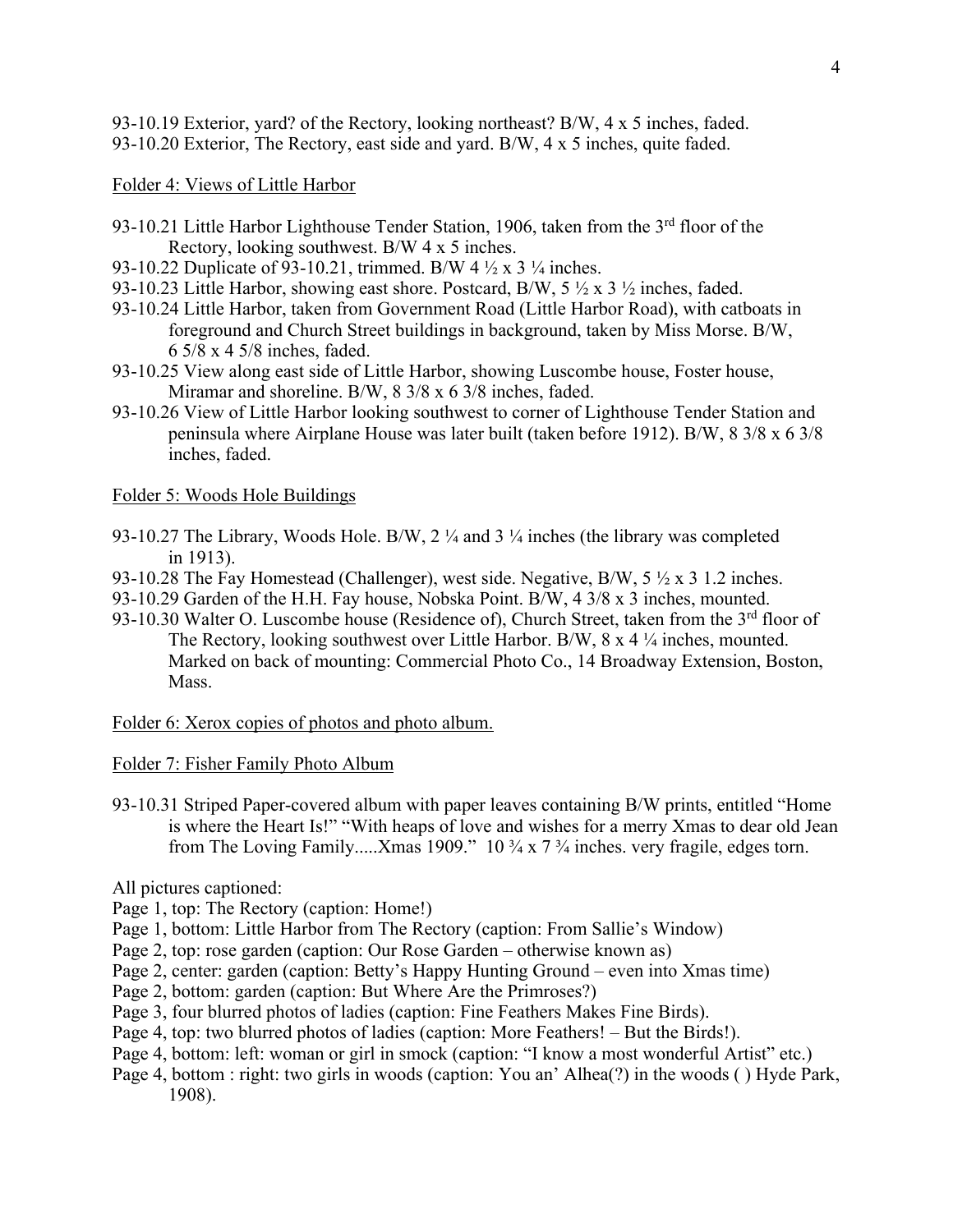- Page 5: four photos of babies and children (caption: The Babies).
- Page 6, top: portrait of collie-shepherd dog on wicker chair (caption: Tessums)
- Page 6, bottom left: small terrier (caption: "Him Nicey Doggins").
- Page 6, bottom center: dog and man (caption: Will and Pad).
- Page 6, bottom right: woman holding dog near face (caption: Tad's Loving Mistress). Caption at bottom of page: The Pets.
- Page 7, top: Church of the Messiah, Parish House, Rectory from the cemetery looking northwest. (caption: Church of the Messiah – Parish House –Rectory – Woods Hole, Mass.).
- Page 7, bottom left: Church of the Messiah from across Church Street (caption: Pa's Church).
- Page 7, bottom right: Church of the Messiah from across Church Street with horse legs entering the photo right (caption: Pa's Church and Mr. Foster's Horses – (Mr. F. is just behind).
- Page 8, top left: Lamppost and street corner (blueprint) (caption: See who'll come 'Round the Corner Next?)
- Page 8, top right: wall and trees (blueprint) (caption: O wall, O wall. O sweet and lovely Wall!)
- Page 8, bottom: granite post, rock wall and distant houses (caption: Where the Sun sets in Summer!)
- Page 9, top: Tall dock and beach with waves (caption: Let's Go Bathing? Bring a cake of Ivory Soap - )
- Page 9, center: Nobska Light. Woods Hole, Mass. (caption identical).
- Page 9, bottom: Nobska beach (caption: Where Paddy & Aunt Jean play Tag.).
- Page 10, top: Little Harbor with catboat and skiff (caption: Little Harbor).
- Page 10, center: Little Harbor from Woods Hole Road (caption: Little Harbor A gin!).
- Page 10, bottom: U.S. Lighthouse Service Dock, catboat right (caption: The Buoy Yard & Miss Fay's Boat).
- Page 11, top: USFC from dock (caption: U.S.F.C. The Residence. Woods Hole, Mass.)
- Page 11, center: USFC Aquarium building and boat basin (caption: Bug Hunters' Paradise!)
- Page 11, bottom: USFC Aquarium building (U.S.F.C. The Hatchery. Woods Hole, Mass.)
- Page 12, top: Railroad yard from the bridge (caption R.R. Station from the bridge. Woods Hole, Mass.)
- Page 12, center: Dock and steamer going by in the Hole (caption: Come by Land or Water------).
- Page 12, bottom: Railroad station canopy with heavyweight passenger car (caption: At the R.R. Station, Woods Hole, Mass. Page caption: Only Come!)
- Page 13, top: rocks in water and catboat race in the Hole (caption: The Start).
- Page 13, center: catboat race (caption: Rounding the First Buoy(.
- Page 13, bottom: catboats coming near Harrison dock (caption: The Finish). (Page caption: The Harrison Fisherman's Race, Sept. 1909).
- Page 14, top: Open touring car in front of The Rectory with many passengers (caption: The Start of the Chaperones.)
- Page 14, center: Girls/women with bucket hats tied on (caption: Aren't They Handsome!)
- Page 14, bottom: scene with water and trees (caption: Camp of the O.W.K's 1909).
- Page 15, top: boys sitting on ground near canvas tent (caption: Monkey Faces Did you ever see any before?)
- Page 15, bottom: silhouette of boy with drum near tent (caption: The Camp Drum Major ).
- Page 16, top: man with outdoors outfit (caption: The Imp Robert Ferguson (Alice's New York Pal) at the Fancy Dress Party of the O.W.K.'s Aug – 1909 –
- Page 16, bottom: man with white hair and beard (caption: Mr. Lincoln. Find Him if you can --).

93-10.32 Reverend George Fisher at the altar, Church of the Messiah. Photo by Bachrach.